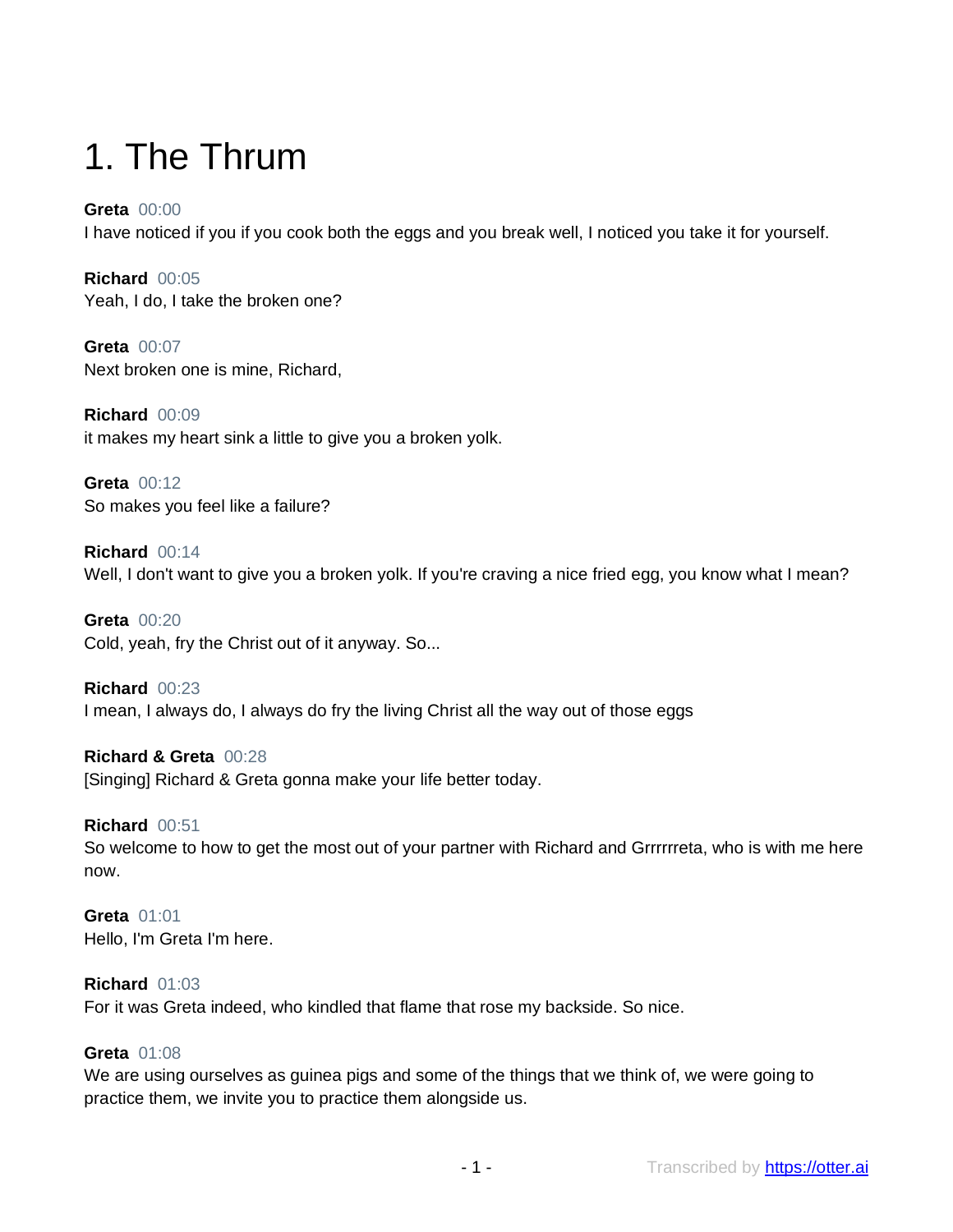### **Richard** 01:16

We are exploring ourselves, we are deep in the mind.

### **Greta** 01:20

And we will explore each other as deeply as we can to get the most out of our partners.

### **Richard** 01:27

To gain a deeper understanding of life, love, happiness, hard work, perseverance, and everything else under the sun.

### **Greta** 01:38

Everything from tap dancing to conflict resolution.

### **Richard** 01:41 Exactly.

## **Greta** 01:48

This is something I was thinking about talking to you about today, Richard. In fact, as I as I had a moment to myself in the bathroom, I was preparing myself. Ablutions is the word that comes to me this wasn't exactly washing, it was preparing for self care. But it was more to make myself more attractive to myself, but mainly for you. And so there I was, and I was wondering in a relationship, is it wise to share these little secret preparations that we do behind closed doors? Or is it fun to talk about them?

### **Richard** 02:25

Yes, it's a fine question, though. I am intrigued to see inside your den, you know, what does this vixen do inside her nest? When the silver fox is away?

#### **Greta** 02:42

This is a thing. I mean, this is the magic of presume that what you will be witnessing were their glory hold for you to appear through. Whoa, I'm not sure I know what a glory hole is. But if there were something you could look through, you may not be titillated. Well, this is what I'm curious about.

### **Richard** 03:00

I'm curious. Also, you know, just going back to you said to make yourself attractive to yourself. And I think that's very important, because...

### **Greta** 03:08

I mean it's bullshit, it's mainly you.

#### **Richard** 03:10

But it makes me feel like a kind of a weird, you know, to think I'm sending you off to go to go for a shorten shorten a shortening. I don't know the word. But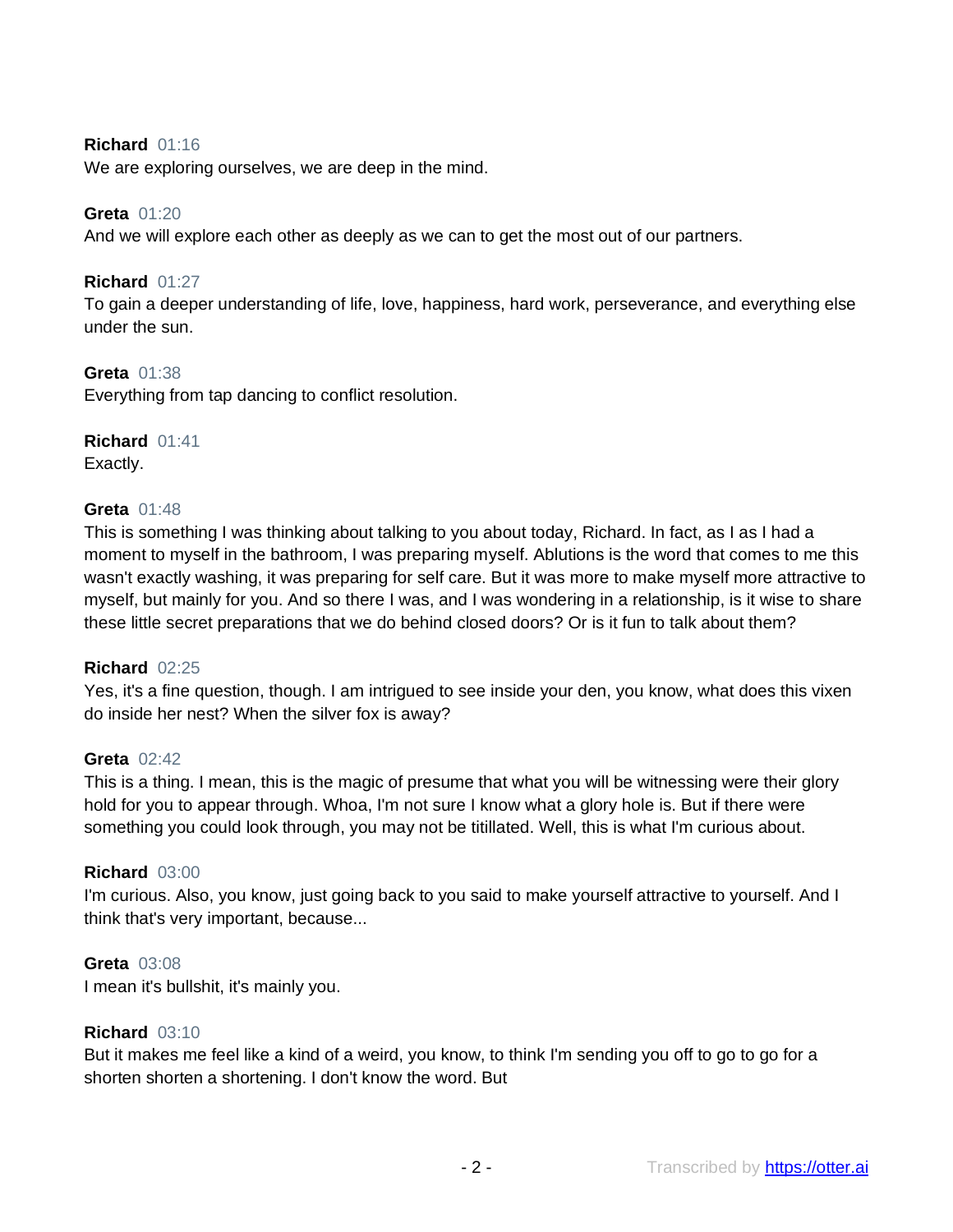### **Greta** 03:24

No, I do it. Because it's the way I prefer myself. So it's me. But if I was going to see you, you know, I wouldn't fucking bother. Right? I do it eventually one day, but maybe not today. In that respect. I can't deny the influence.

### **Richard** 03:40

Will I'm sometimes, occasionally. Do myself up in the more dolphin body type. I sometimes turn towards the life of a quater mammal, which I do wonder if that's our roots. If in fact were descended from great dolphins, but who cares? You know, it doesn't. It doesn't matter. It would look weird if a dolphin had a nice big... big bush

**Greta** 04:10 Yeah. Flowing like Yeah,

### **Richard** 04:12

Yeah, I mean, it might be great, but who knows what it would attract.

### **Greta** 04:15

Oh, yes. You'd get some visitors for sure. Yes, there would be things living in there. Well, this is another reason why we do this perhaps you know it minimises the chances of

**Richard** 04:27 **Crabs** 

### **Greta** 04:29

Oh, crabs, quite frankly. Yes. craps. You're right. Yeah. Well, you couldn't find a tick in a bush either. I found out the hard way.

**Richard** 04:36 Oh, are you okay? Is the main thing.

**Greta** 04:38 Oh, yes. This was long ago. You know, I was a child. From very early right. In life. Yeah.

**Richard** 04:45 We were talking about this dish

**Greta** 04:50 Yes. Well, it was an honour. It was a badge of honour.

#### **Richard** 04:53

I don't mean to have an accepting. I just don't want to think about your tick laden kid bush. It's freaking me out, you know, freaks me out.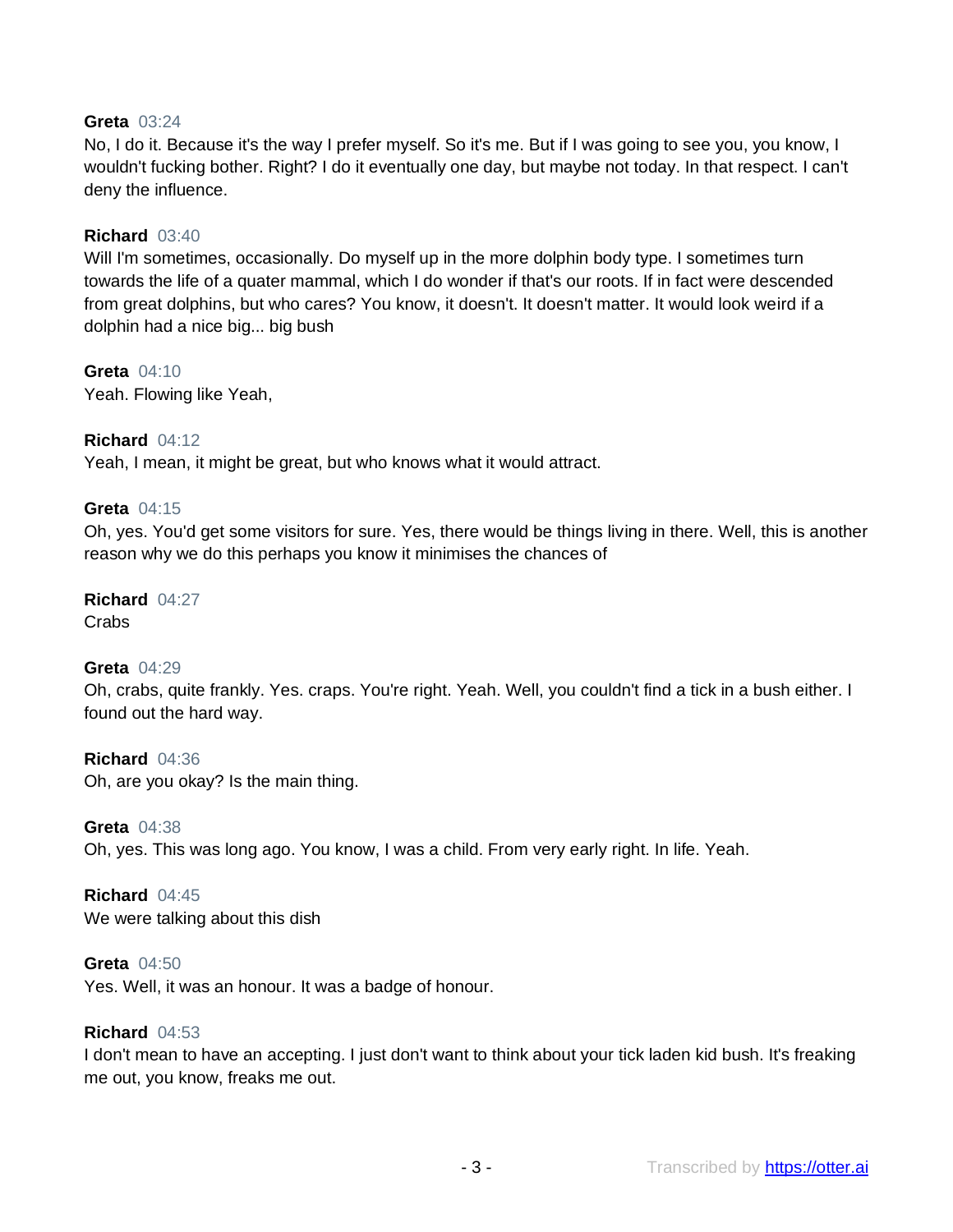### **Greta** 05:09

Well, I mean, we can move on. But I'm also I'm also intrigued. What's through the glory hole? What you do? Well, I'll take you through it. Here's how it goes. It gets to a point. Yes, no. Where I looked down, and I see more hair than I do penis. And I think let's get that baby bird out of the nest. So I start with a with a steel scissor. And I just do a trim and I think oh, I'll just go and I'll trim a little this side Dremel that side and it gets closer and closer. And then I think I'd better go under that or head around back. Where are you standing right now you over a bin? Are you...

### **Richard** 05:53

This is where you, this is where you're going to lose romance.

**Greta** 05:58 Try me.

**Richard** 05:59 I'm sitting on the can.

### **Greta** 06:00

Oh, you're on the can. Yeah. Because then I can drop the the fleece directly into the loo. Does it take a couple of flushes or...

### **Richard** 06:12

it tends to go straight down which always surprises me. And then you think okay, I'll just clean it up here with a with a razor. Pretty soon. I've shortened myself to absolute smoothness, and I'm have an adult with myself with a finger with my finger up my ass.

**Greta** 06:29 Why do you get the first?

**Richard** 06:30 Look I know we're going to meet and have an encounter. I'll try to save it up. You know?

**Greta** 06:35

Yeah, I mean, you wouldn't give me a broken egg. So

#### **Richard** 06:39

why would I give you her half mast who? Okay, was a lot that was intense.

#### **Greta** 06:45

Thank you for taking me through it. I have to say I don't find it has interfered with my lust for you. Yeah, I think we're good.

### **Richard** 06:54

That's a relief.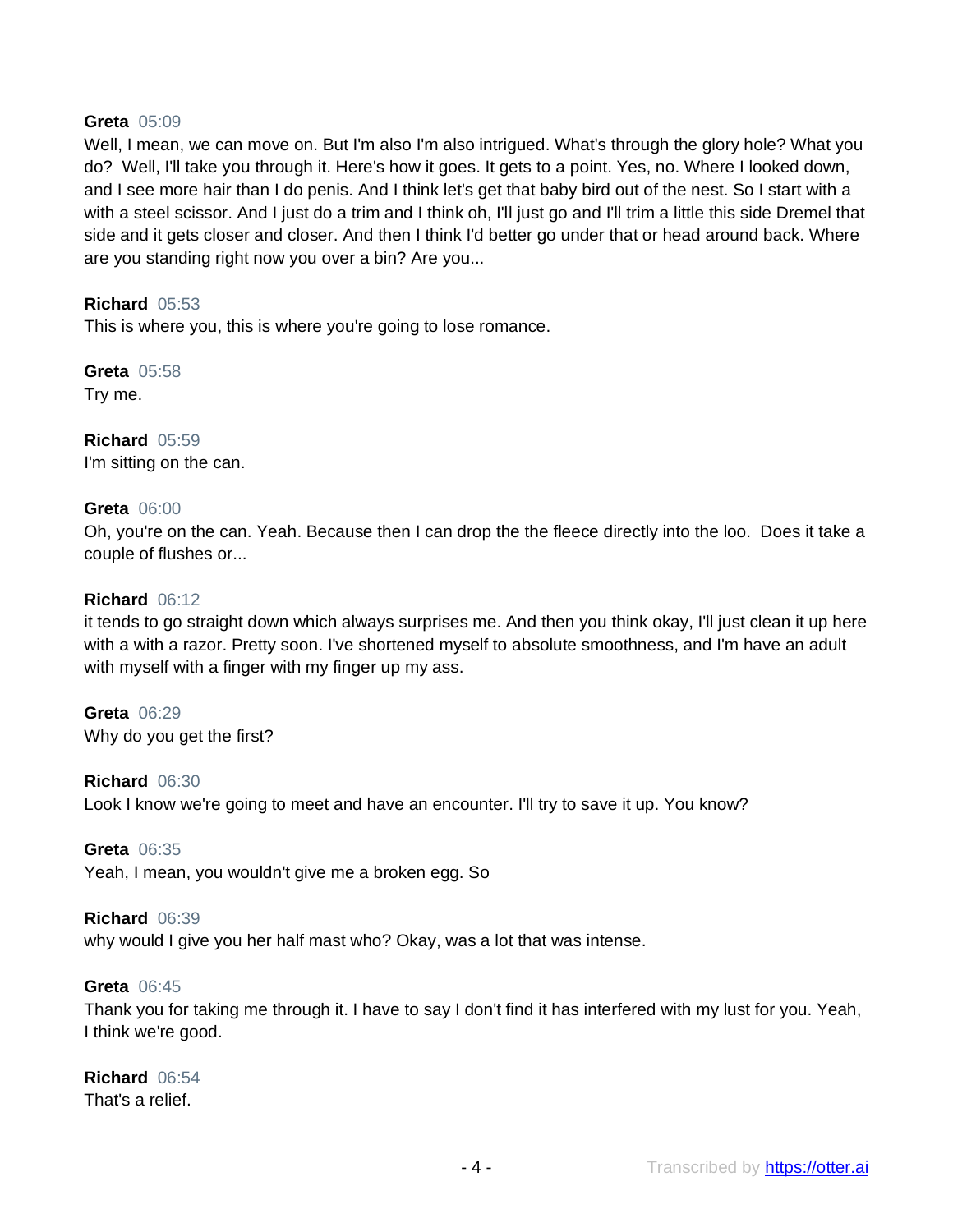### **Richard & Greta** 06:54

[Singing] How to get the most, how to get the most...out of your partner.

#### **Richard** 07:02 I can't name it

**Greta** 07:04 don't name it hurts me

### **Richard** 07:05

so but if I did name it I might name an old man of the mountains or something you know that had a little bit of my personality in it.

**Greta** 07:14 Old Man Time

**Richard** 07:16 Yes. Father...Father Time. Father came in a little hot.

#### **Greta** 07:21

Kind of want my shot of whatever awful name my down on my. Down in the heather of Life and live oh. Scottish. Bracken purple thistles and there are scratchy. Something like that.

**Richard** 07:36

I feel like a pirate name would be good. Yeah, in a way For me or for you? Look. I was thinking for me. But come to think of it. Black Beard.

#### **Greta** 07:47

Yeah, yeah. You know, I'm comfortable with cunt, but other people aren't and no, yeah, pussy's a little weird you know, it's a cat.

#### **Richard** 07:56

Yeah. Which came first? Wasn't supposed to be in a new window. But I mean, was the cat called a pussy olicy or there was a pussy called a pussy first

#### **Greta** 08:04

could have been could still cat and think well, now hang on. Reminds me

#### **Richard** 08:09

look, if I had to choose. And it's not because my name is Richard. But I think Dick is going to be my top choice.

#### **Greta** 08:15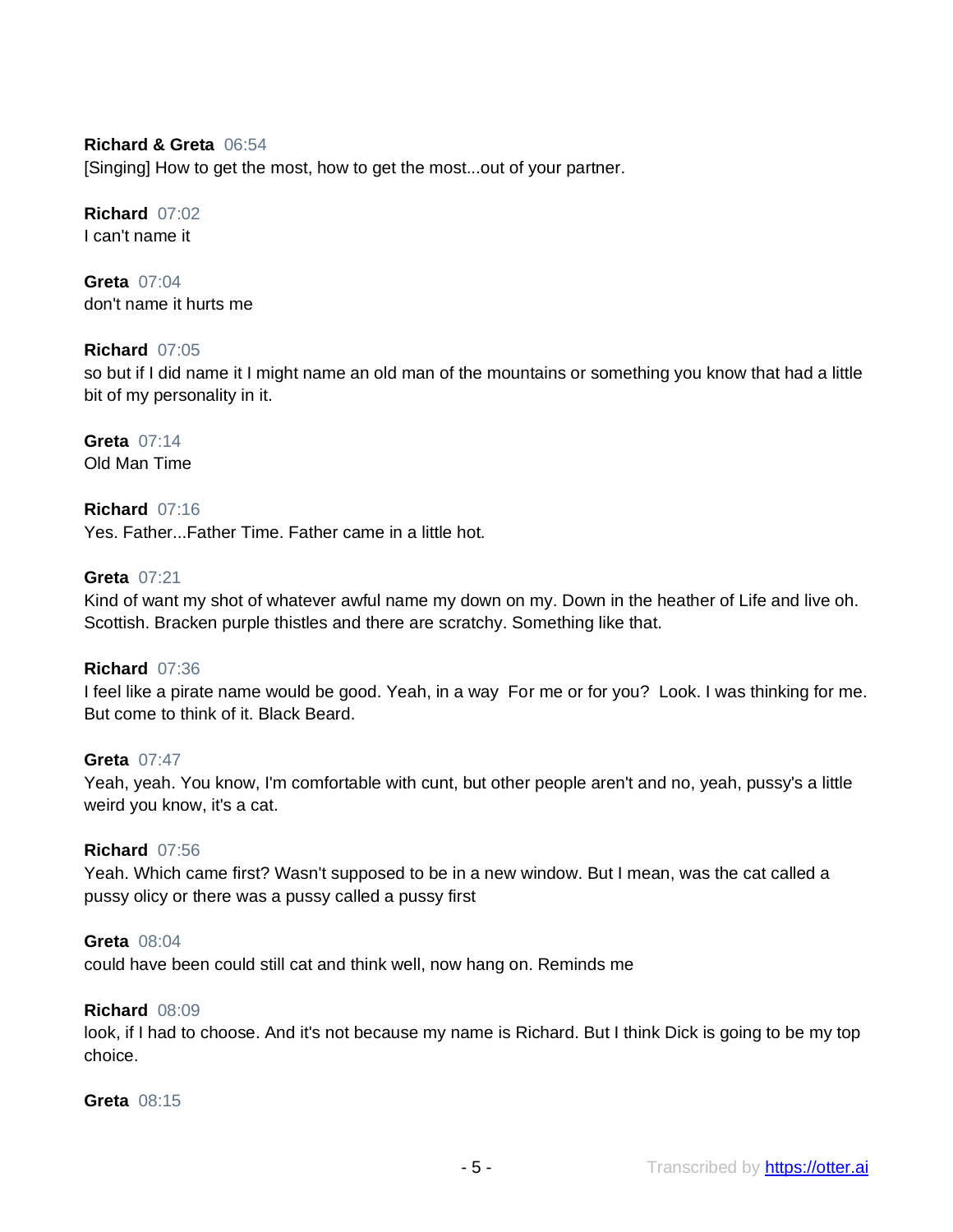Yeah, yeah. How do you feel about schlong

**Richard** 08:18 I feel like it's very nice, but it might be a little big for my britches. I mean, I'm happy with what the equipment I'm using. I don't think schlong is a word that refers to my type of dick.

**Greta** 08:37 And yeah it does sound long sounds like a mare

**Richard** 08:41 Mare is the female horse just to say, you know, I mean I follow but

**Greta** 08:46 Ooh, sounds so male. Yeah. Oh, that's a female. Very good. Yes. A stallion for her. Good for her

**Richard** 08:53 Yeah, yeah. Strong name and mare a nightmare

**Greta** 08:56 A nightmare

**Guitar strumming** 08:57

**Richard** 09:24 What you name your back door? Oh,

**Greta** 09:26 I don't know. A dink piece.

**Richard** 09:28 Dink piece? Yeah, I never would have guessed that. What do you call your asshole? Oh, it's my dink piece.

**Greta** 09:36 You know? I don't know what I call it my butt hole. My ass hole. Yeah, my asshole.

**Richard** 09:42 You ever think to say kiss my asshole to someone? Instead of Kiss my ass?

**Greta** 09:46 It's a stronger image

**Richard** 09:47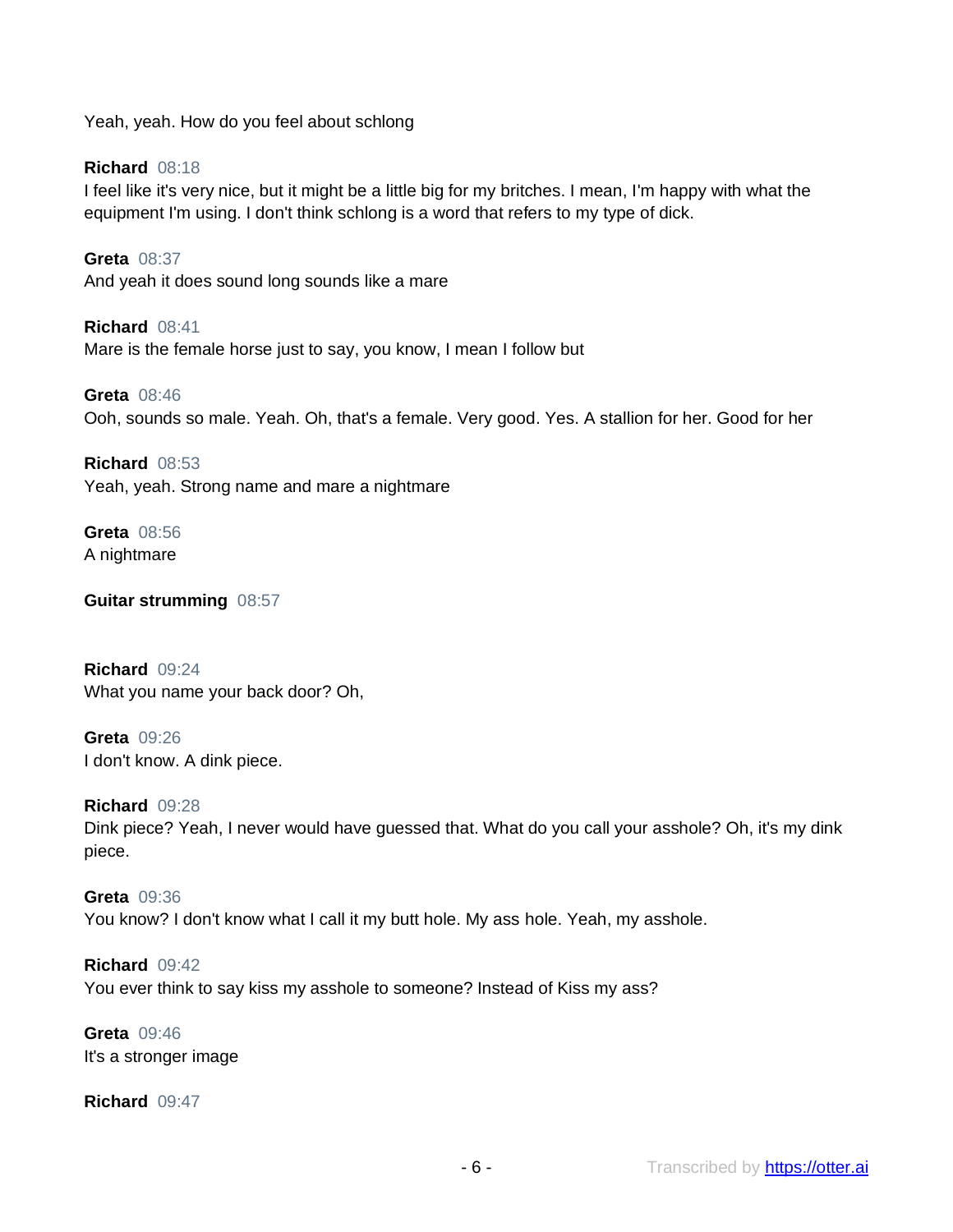A lot stronger.

### **Greta** 09:49

I can imagine you saying that. The market, if somebody pushes past your you know, knocks your shopping bag. You know, maybe you lose an item. Yeah, that's gonna hear it. You know?

**Richard** 10:00 I read their nametag and say 'hey Darryl, kiss my asshole'.

**Greta** 10:03 Yeah. And he would I don't doubt

### **Richard** 10:06

It's that authoritative tone that I can sometimes bring. Well it's Darrell the biggest ass kisser are we know? Arsehole kisser

### **Guitar strumming** 10:14

### **Richard** 10:22

Oh do you want to do a listener question?

### **Greta** 10:23

Let me try and read that. Richard has a question for you. Cassandra here recognises that you are in touch with your female side and wants to know if you experience moon month cyclical flux in your own sensibility?

### **Richard** 10:40

Male period cycles. Do we have them? It's a question for scientists. I am not a scientist. However, I do know that I freak out. And I'm not saying women freak out on them. I just you know, look, periods are real. Women have them, sometimes it changes their emotional state which in their homes and beings among kid gloves here.

#### **Greta** 11:07

Yeah, you're walking right into the meadow.

### **Richard** 11:11

But my moon cycle as a man comes and goes without explanation.

#### **Greta** 11:17

I'm sorry, I shut you down. I feel bad about that. You know, I just, it was on your behalf. I don't want you straying into the air of the garden of women where they will eat you alive.

#### **Richard** 11:29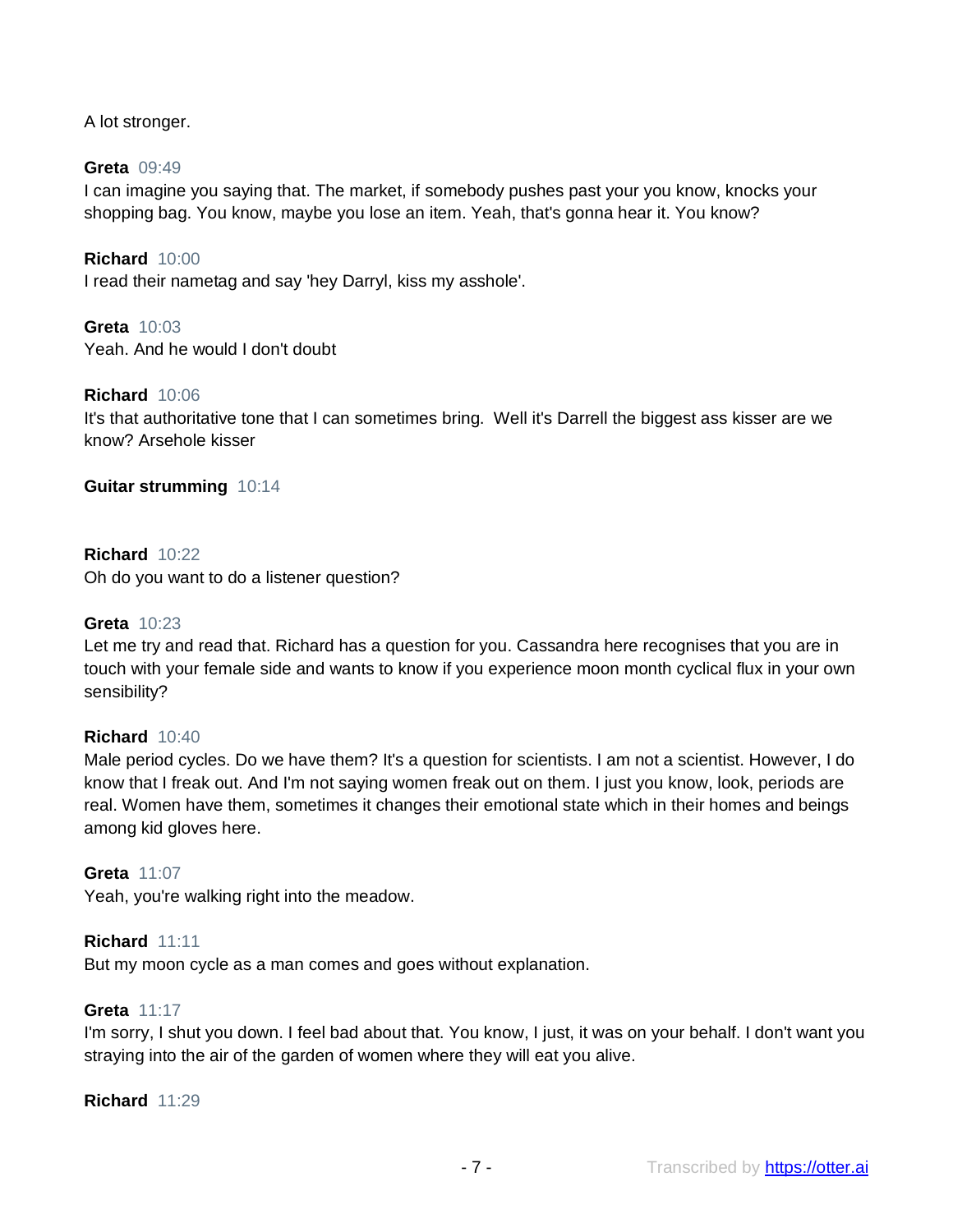Yes. Let's remind ourselves that I didn't stray here alone. Okay, the listener question was the question title. Do you experience moon cycles, like a woman does?

**Greta** 11:42

Yes. And Richard, I think it was out of kindness. Wasn't it to the listener? Wasn't it that you went that way? You entertained that thought so wasn't it, Richard?

### **Richard** 11:52

I suppose it was I'm also kind of on my male period right now, though. Which could be clouding my judgement, because it's a pretty heavy one. And I you know, it's put me in a bit of a mood.

**Guitar strumming** 12:05

**Greta** 12:10 Let's go to the next question, shall we?

**Richard** 12:11 Yes. Oh, this is from M Davies should I get a cat? Pros and cons?

**Greta** 12:12 What do we know about him?

**Richard** 12:23 We've only got the first letter of their name. We don't know if they're male or female.

**Greta** 12:30 I'm not in a position to tell them. You know? Does he have a balcony? Does he have a garden?

**Richard** 12:35 Right? Good question. Does he like cats?

**Greta** 12:39 Does he have a dog?

**Richard** 12:41 Does he have a roommate?

**Greta** 12:42 Does he have a mouse?

### **Richard** 12:43 Does he have the wherewithal to take care of a cat? Does he have allergies? Does he have the cash?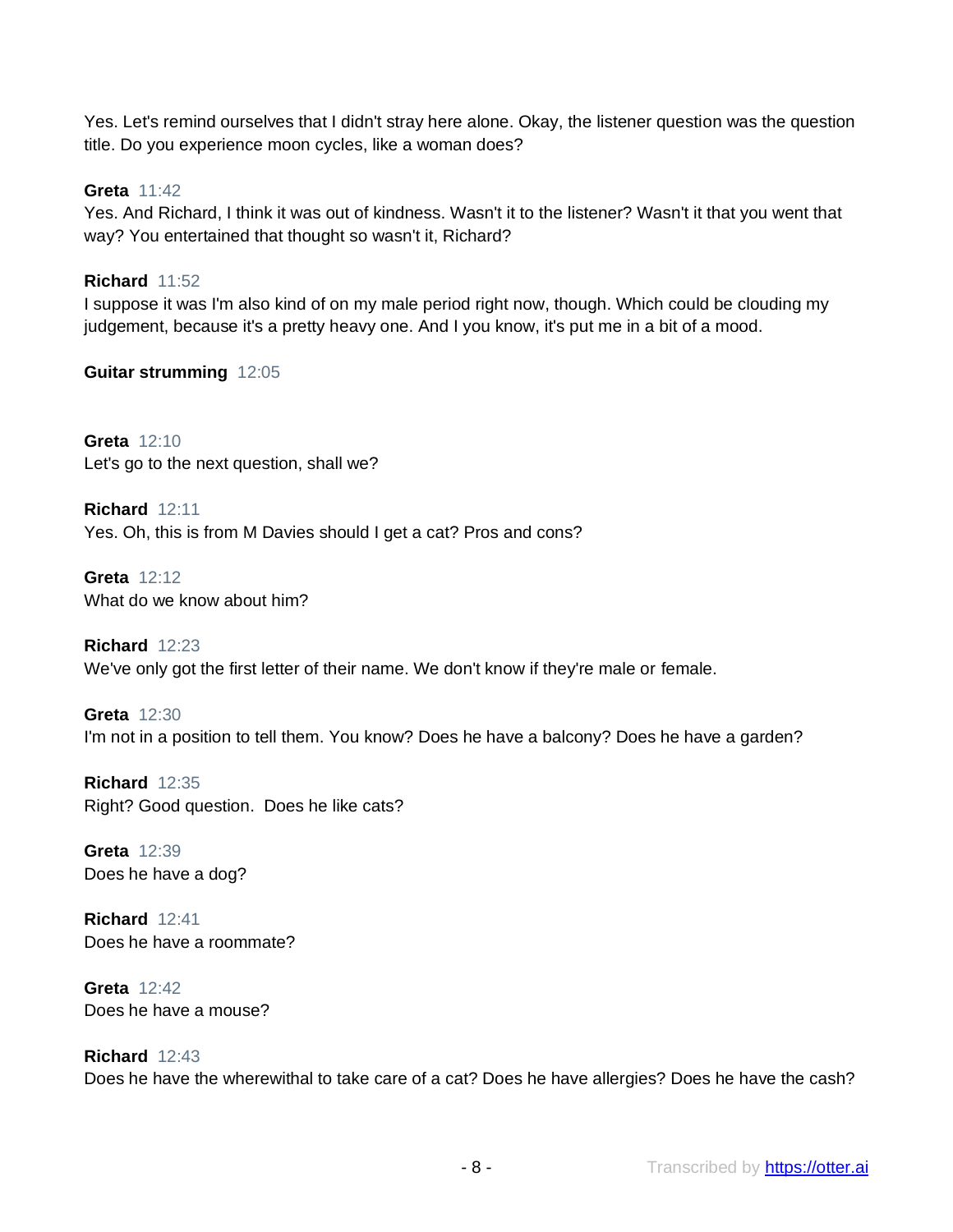**Greta** 12:50 Does he like the smell of cat piss?

**Richard** 12:52 Yeah. Does he enjoy cleaning out a litter box?

### **Greta** 12:56

And is he emotionally stable? Enough to be ready for when it gets hit by a car? And it's no longer cute? You know, he has to make it hard decision when it will have its faces hanging off holes not dying. You know, it's only got one eye and it's gruelling.

**Richard** 13:12

Oh shit...

### **Greta** 13:13

Hops about on its three remaining legs, you know, shits itself? Gretta?. Yeah. Well, you have to think these things through. Do you? Well, they have, I think you shouldn't get one. So no.

### **Richard** 13:26

Sorry. M Davies, it was Davies, not Davis. Well, I think that's a hard no.

### **Greta** 13:32

Well, I have a question here, Richard. And it's, you know, it's so interesting that somebody's asked this because I've been meaning to ask you this myself.

### **Richard** 13:40

Oh..

### **Greta** 13:41

The name is France. Interesting. Like the country. Yeah. France wants to know, do you have a secret hunch about how you will die?

#### **Richard** 13:51 Oh.

### **Greta** 13:52

I want to know, too. You know how I can make that beautiful for you. If I'm there right now, which I expected will be I'm not expecting to go first. But maybe you never know.

### **Richard** 14:02

That's interesting that you're not expecting to go first. Women tend to live longer. But you are my senior.

### **Greta** 14:10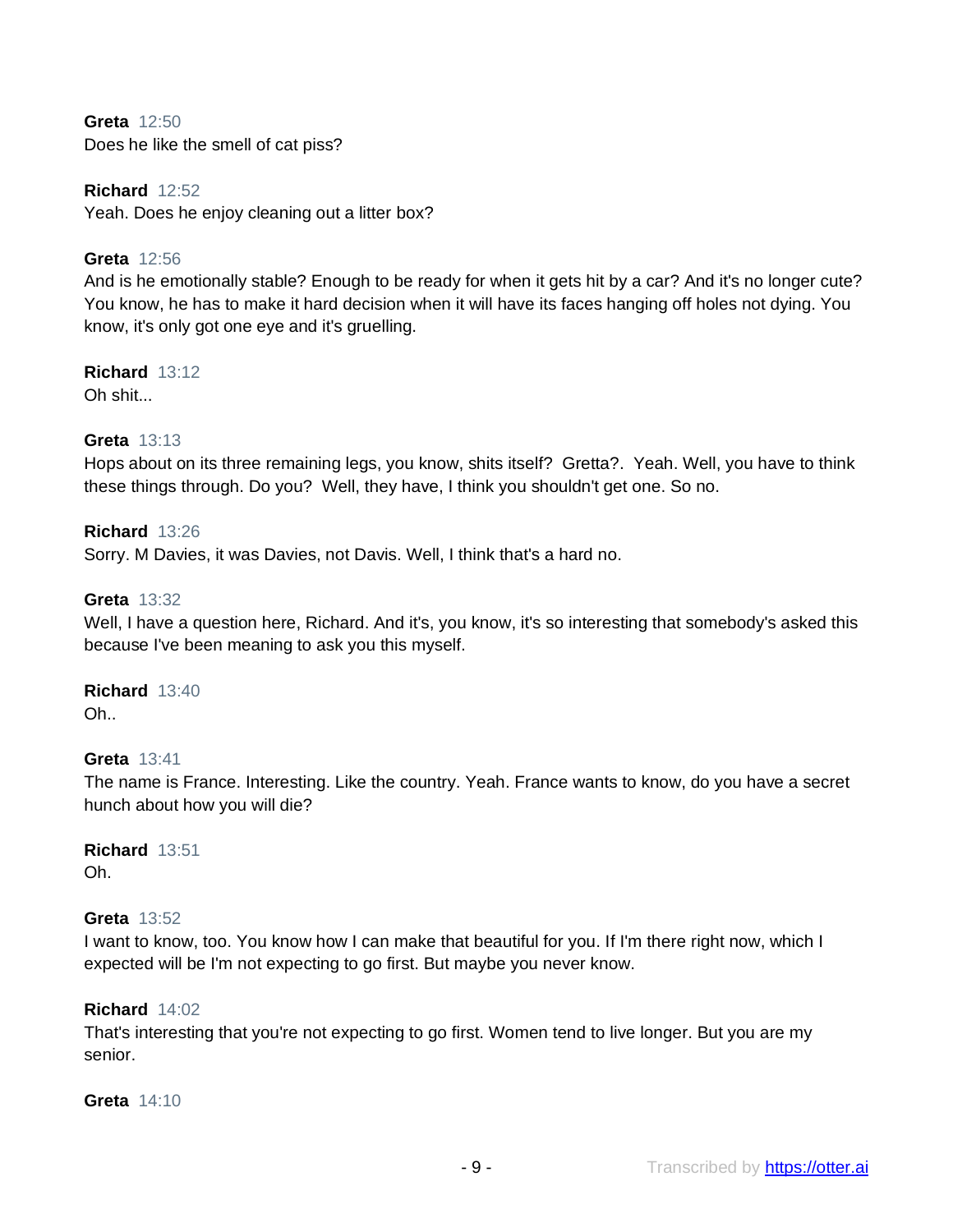Yeah, I just feel like I'm gonna, I'm gonna see it out.

### **Richard** 14:13

Because it feels a little bit like you're trying to make plans. You know, like you're trying like, can you tell me...

**Greta** 14:18 Well, let's be real here...

### **Richard** 14:20

When you're gonna knock off because I got some things I want to do.

### **Greta** 14:22

Well, no, not the second bit. But yes, tell me what you think it's going to be because you know, we should talk about death. It's part of life. I don't want to like go not asking for what I think I'm going to have to deal with. Do you have a secret hunch? I'm just wondering, do you know what it is?

### **Richard** 14:38

I assume it's going to be a horrible accident?

### **Greta** 14:42

Well, I guess that's the questions.

### **Richard** 14:45

I have got one more question here. That's a tough one though. So don't worry. I find it tough. And this is from George. I can't quite prounce his last name... Gutierrez. I guess I can. He wants to know What do you want?

#### **Greta** 15:03

Release. Yeah, I've been feeling recently like, you know, I deal with things on my diet occasionally a smoke of roll up or you know, I'll have a glass of wine or whatever it is that drink. I drink the pink one I can' remember. So I'll it's like I'm chasing a bubble of air, which is, you know, tightly bound down under plastic and I'm pushing it, you know, around, I push it away from smoking and it balls up. You know, I can't whack a mole of this unsteady thrum inside me. And so I've been trying to spend time with that thrum, and I wonder, why is it so uncomfortable in there, you know. What happened to me? Nothing happened to me. And yet my inner, you know, my inner note the note that sings that the bass note of my being is...discomfort. So release. You know, I guess I want release,

#### **Richard** 16:00

Release. Yes, I relate so thoroughly, you know, Greta.

### **Greta** 16:06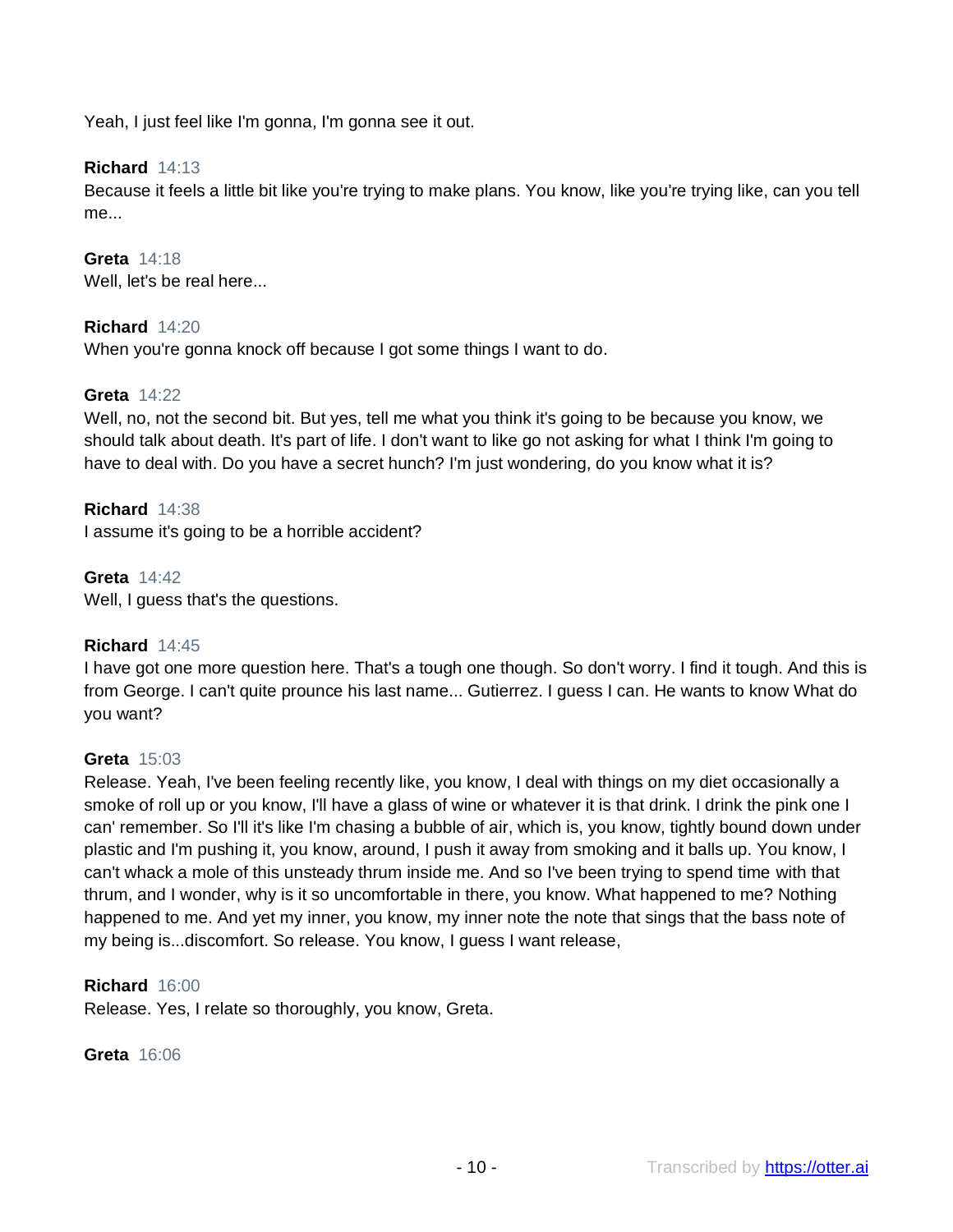I mean, am I wrong to presume you know that it will be more natural. That your thrum is one of love or relaxation? Perhaps we are prey animals. And so this unsteady discomfort is part of our being, we just have to fucking live with it.

### **Richard** 16:26

Yes, I absolutely 100% relate. I am like a rocket fuel. That is the solid state fuel that I don't really understand. I'm not a rocket scientist. Of course not. But I understand something called 'solid state'. And I feel like I'm made out of a solid state fuel. And that that solid state is one of pure need, and fear. And so, I like you said, I'm playing whack a mole of am I going to have a cig? Am I going to have a drink? Am I going to, you know, have it out with my dick? Which is it? Or am I gonna need you to find comfort in?

### **Greta** 17:13

Well. tha's the thing. You know, are you you know, a coffee or a cigarette? Is that what you are? I don't want to think of you as that. I love you, Richard. And you know, my need for you. I don't want it to come from this unsteady thrum. I want to release what I can love you and me into my wellness and give you my best self.

### **Richard** 17:32

Yes. Not in your sickness, or in minus, you know, as the case may be.

### **Greta** 17:37

I mean, if I spend time with that thrum, you know, I might listen to the whispers, you know, within a dungeon underneath it. Maybe there's something bette? I stopped trying to drown it out with the different music, metaphorically speaking, you know, when I just what does it need? You know, what does it ask for?

### **Richard** 17:58

Are we feeding it the wrong thing?

### **Greta** 18:00

Yeah. Must be, you know.

### **Richard** 18:02

So always hungry, must be feeding at the wrong shit. Feeding it frickin marijuana. Cigarettes.

### **Greta** 18:11

Sounds good actually, right now.

### **Richard** 18:13

Yeah. Sounds fucking nice. Is that are we running? Are we running away from this question to say let's go have a couple beers and get high and maybe?

### **Greta** 18:22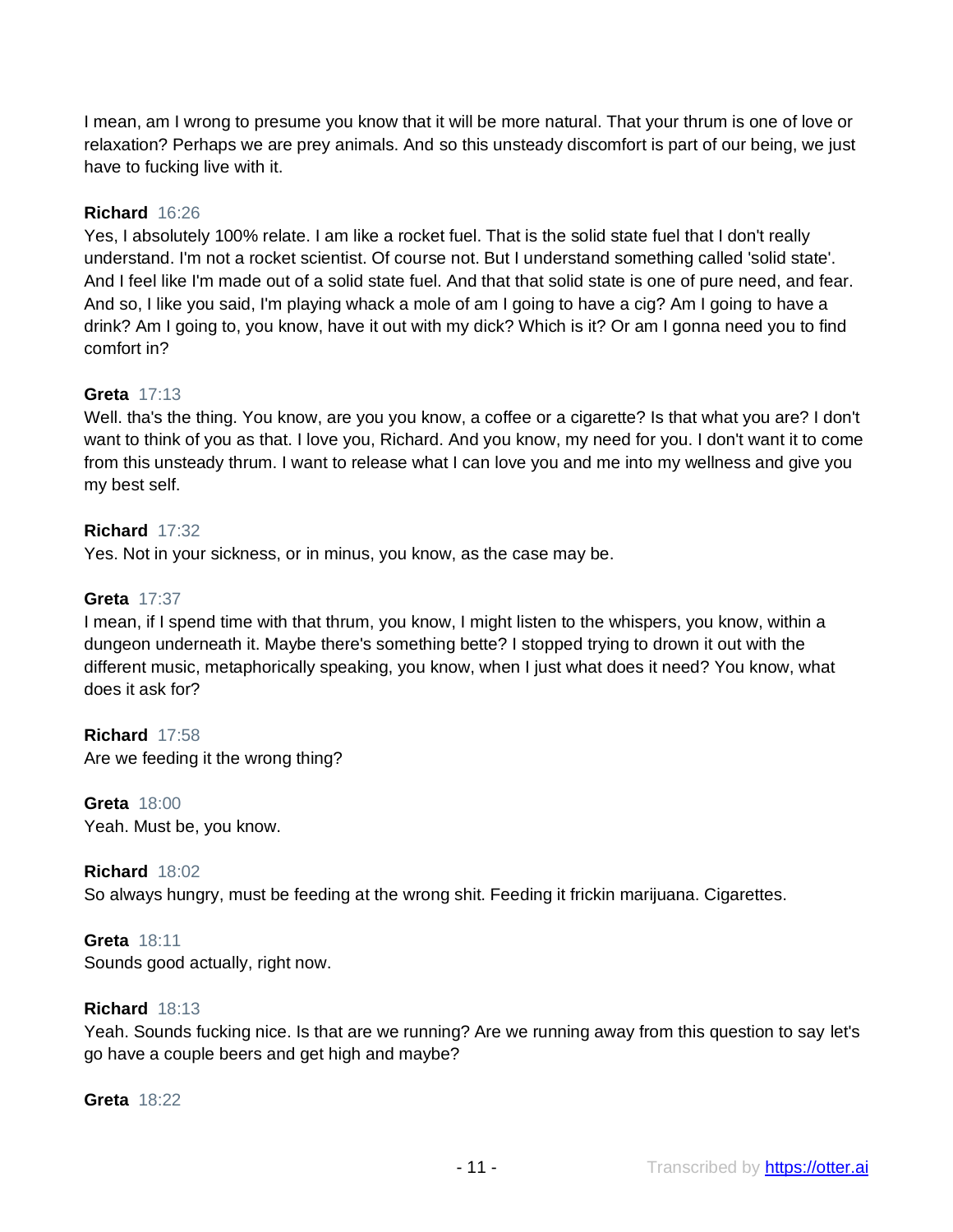Sounds good. Maybe fuck around? Yeah, sounds nice. Yeah, we could have a mole all the moles. You know, like, bigger mallet, fucking do them all at once.

### **Richard** 18:34

Yeah. That was I was amazing. That set was kind of like when we have simultaneous orgasms.

### **Greta** 18:43

Thank you. Thank you for listening. I hope that you get the best out of your partner. We've learned about what we keep a secret and what we don't. We've discussed the female side. And, don't get a cat.

# **Richard** 18:57

And...release.

### **Greta** 18:59

Release. Hopefully you will find release for you and your partner, who you found out is going to die in a horrific accident. So make the most of it.

### **Richard** 19:10

That's a tough note to go out on, but a meaningful one. Holy shit. Good night. Good luck. And good riddance.

### **Greta** 19:21 Good Christ.

**Richard** 19:22 Good water [slurps].

### **Richard & Greta** 19:39 [Singing] How to get the most...how to get the most....how to get the most...out of your partner.

### **Richard** 19:52 Hi.

### **Greta** 19:53 Good to start, Richard. Take it from there.

### **Richard** 19:56

Fuck, yeah. If you've enjoyed Richard and Greta's podcast, you might also enjoy following us on our social media.

### **Greta** 20:02

Yeah, we're on Twitter @RichardandGreta.

### **Richard** 20:05